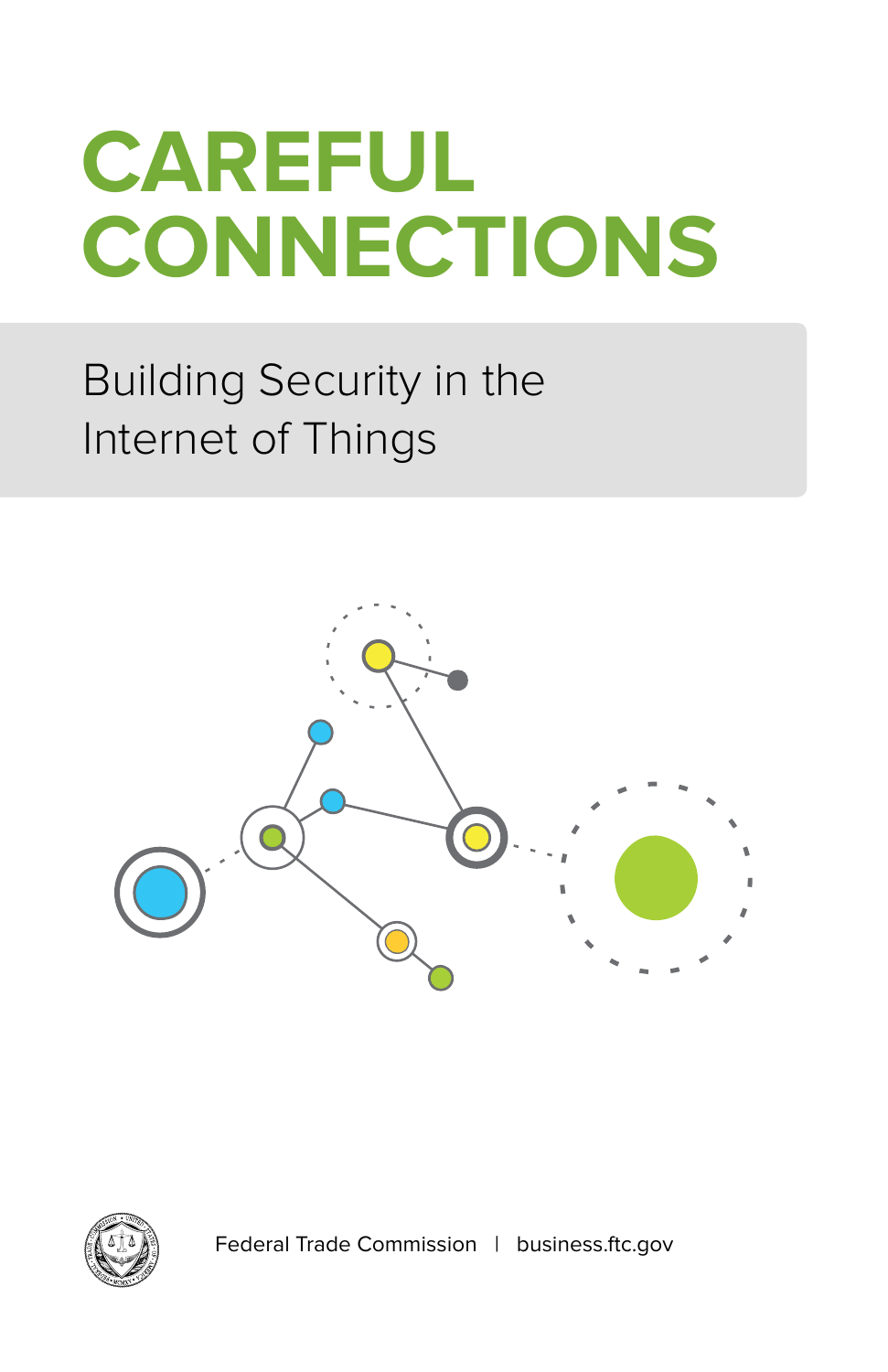It's called the Internet of Things – the burgeoning phenomenon of day-to-day consumer products and services that connect to the Internet. Maybe it's a simple convenience like a home automation system that turns lights on and off remotely. Other innovations have the potential to save lives – for example, a connected car that contacts first responders instantly in case of an accident or a mobile app that allows a patient to share vital signs with a doctor. What distinguishes the Internet of Things is the product's ability to use the Internet to communicate with us, with others, or with other devices.

The Internet of Things has the potential to offer enormous benefits to consumers. Innovative companies are already selling connected devices, apps, sensors, services, etc., unlike anything we've seen before. But businesses need to consider security, too. As with any online activity, it's important to protect consumers' sensitive data from thieves. The Internet of Things, however, adds new security dimensions to consider. For example, an insecure connection could give a hacker access not just to the confidential information transmitted by the device, but to everything else on a user's network. And in the Internet of Things, the risk isn't just to data. If that home automation system isn't secure, a criminal could override the settings to unlock the doors. And just think of the consequences if a hacker were able to remotely recalibrate a medical device – say, an insulin pump or a heart monitor.

Businesses and law enforcers have a shared interest in ensuring that consumers' expectations about the security of these new products are met. Like any other industry in its infancy, the Internet of Things must prove itself worthy of consumer confidence. Is your company taking reasonable steps to protect consumers' devices from hackers, snoops, and thieves?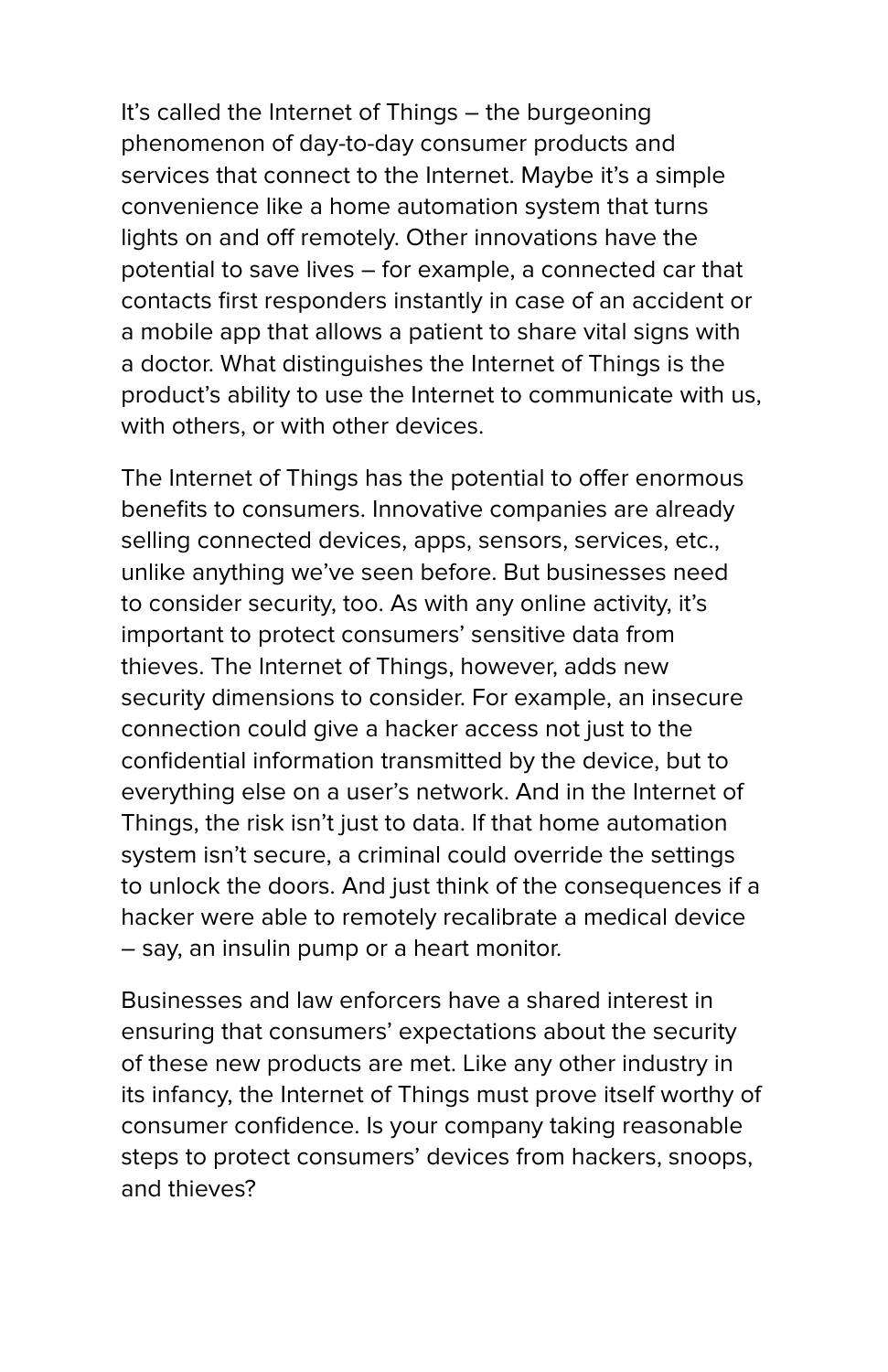There's no one-size-fits-all checklist to guarantee the security of connected devices. What's reasonable will depend on a number of variables, including the kind and amount of information that's collected, the type of functionality involved, and the potential security risks. But based on input from industry, consumers, academics, and others, the FTC has a series of steps for your company to consider if you're designing and marketing products that will be connected to the Internet of Things.

### **Start with the fundamentals.**

When it comes to security, the technology is ever-changing, but certain time-tested tenets have emerged.

- Encourage a **culture of security** at your company. Designate a senior executive who will be responsible for product security. Train your staff to recognize vulnerabilities and reward them when they speak up. If you work with service providers, clearly articulate in your contracts the high standards you demand from them.
- Implement **"security by design."** Rather than grafting security on as an afterthought, build it into your products or services at the outset of your planning process.
- Implement a **defense-in-depth approach** that incorporates security measures at several levels. Walk through how consumers will use your product or service in a day-to-day setting to identify potential risks and possible security soft spots.
- Take a **risk-based approach**. Unsure how to allocate your security resources? One effective method is to marshal them where the risk to sensitive information is the greatest. For example, if your device collects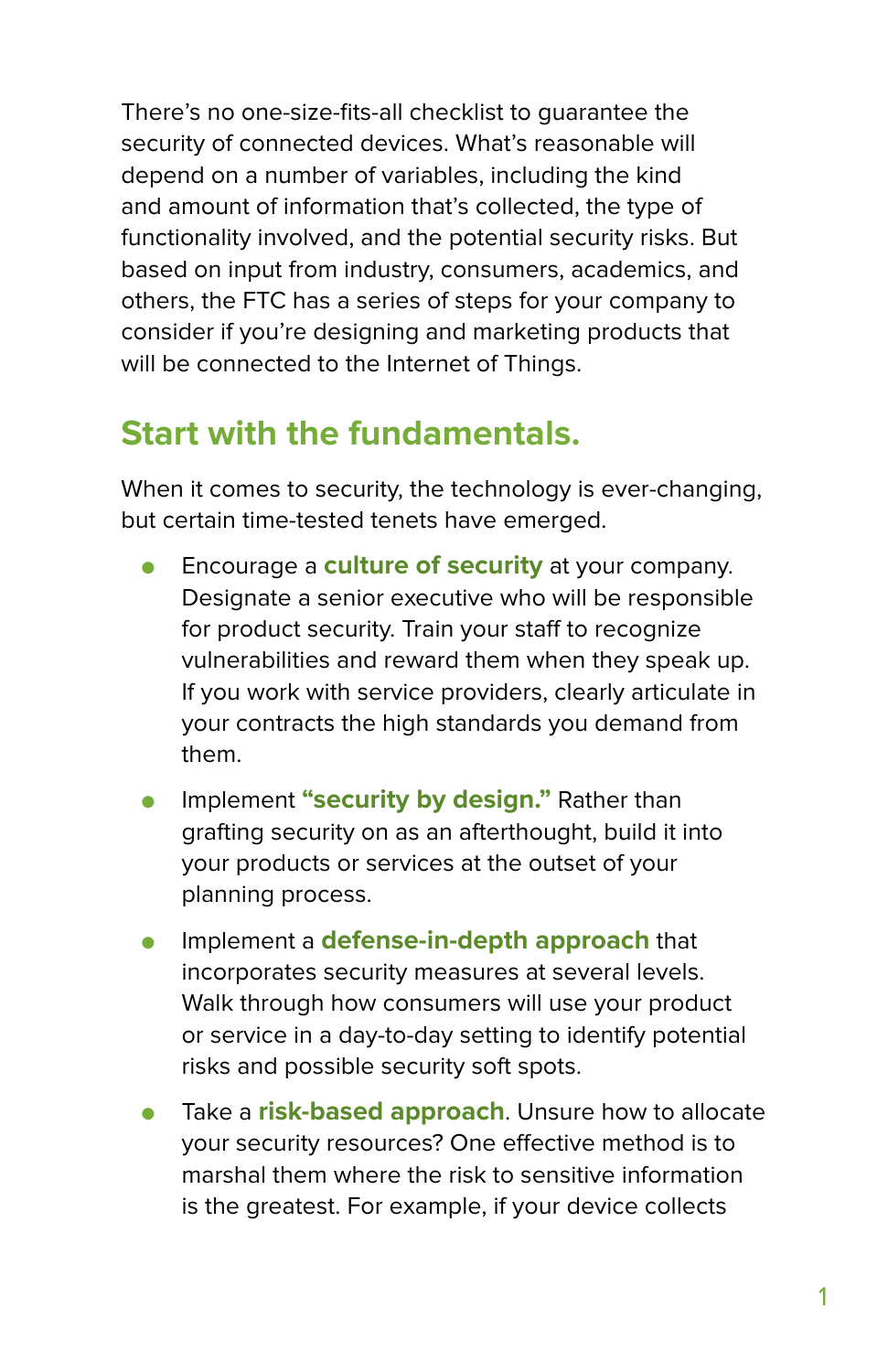and transmits data, an important component of a risk-based approach is an up-to-date inventory of the kinds of information in your possession. An evolving inventory serves triple duty: It offers a baseline as your staff and product line change over time. It can come in handy for regulatory compliance. And it can help you allocate your data security resources to where they're needed most. Free frameworks are available from groups like the [Computer Security](http://csrc.nist.gov/groups/SMA/fisma/framework.html)  [Resource Center of the National Institute of Standards](http://csrc.nist.gov/groups/SMA/fisma/framework.html)  [and Technology,](http://csrc.nist.gov/groups/SMA/fisma/framework.html) or you may want to seek expert guidance.

- Carefully **consider the risks** presented by the collection and retention of consumer information. If it's necessary for the functioning of your product or service, it's understandable that you'd collect data from consumers. But be sure to take reasonable steps to secure that information both when it's transmitted and when it's stored. However, it's unwise to collect or retain sensitive consumer data "just because." Think of it another way: If you don't collect data in the first place, you don't have to go to the effort of securing it.
- **Default passwords** quickly become widely known. Don't use them unless you require consumers to change the default during set-up.

#### **Take advantage of what experts have already learned about security.**

The product may be brand new, but you're not writing on a blank slate. There's a lot you can pick up from the 20 years of lessons learned by security experts. They've already identified solutions to some common concerns raised by the Internet of Things. Another excellent source of guidance is industry best practices. Here are a few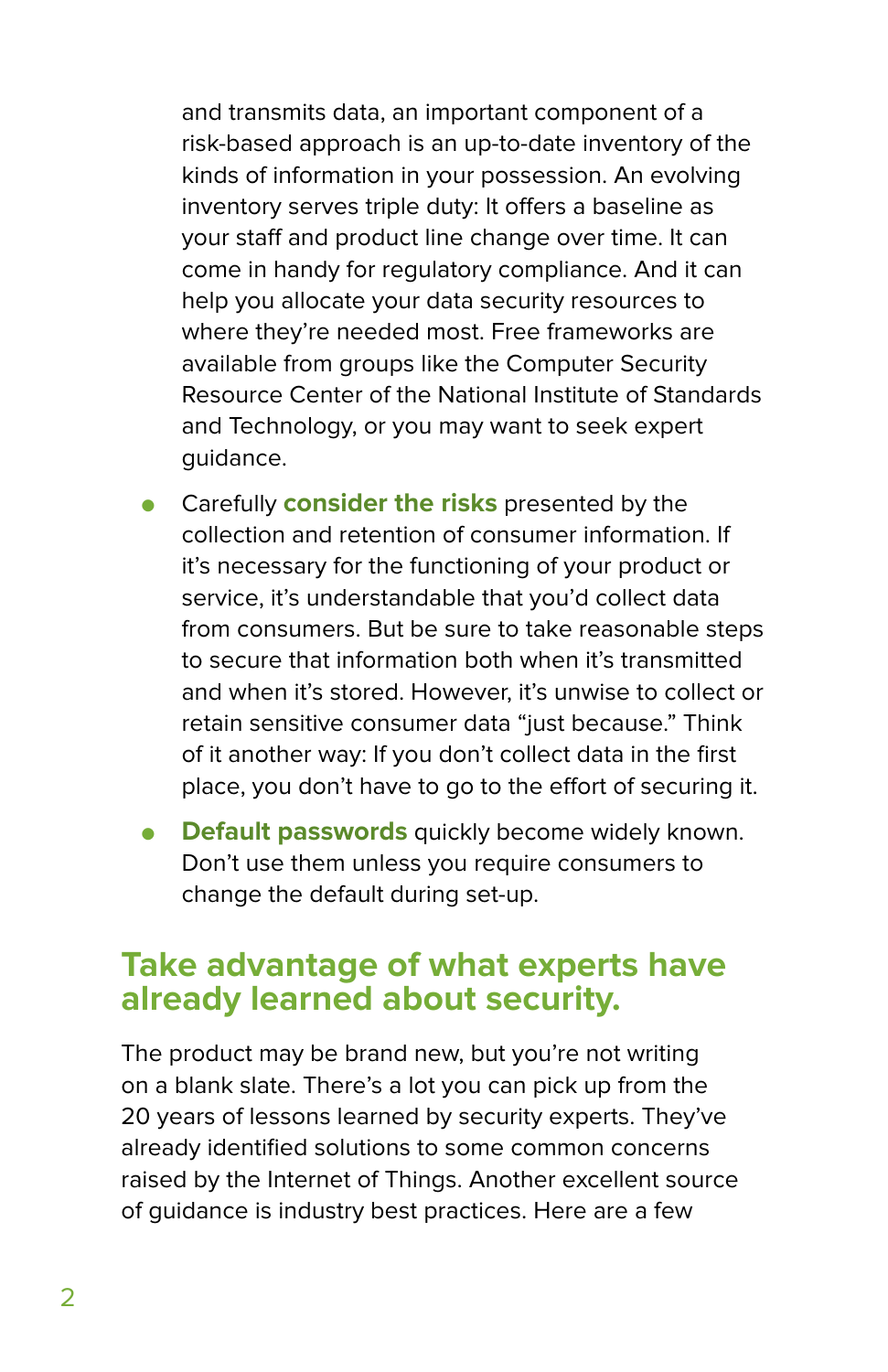back-to-basics suggestions that have become standard operating procedure for security-conscious companies.

- Standard **encryption techniques** are available for data your device transmits and for what it stores. Select stronger encryption methods over weaker ones (e.g., you can do better than WEP).
- Add **"salt"** random data to hashed data to make it harder for attackers to compromise.
- Consider using **rate limiting** a system for controlling the traffic sent or received by a network – to reduce the risk of automated attacks. Some scammers try to break into networks by using software that enters possible passwords over and over again until they hit pay dirt. Rate limiting can help thwart that kind of attack.

#### **Design your product with authentication in mind.**

Authentication – assuring that people are who they say they are – has always been important online. Proper authentication also is a must in the Internet of Things. If a device transmits or receives sensitive data, an authentication failure could allow unauthorized access to that information. But with connected devices, the risk doesn't stop there. An authentication failure could expose sensitive data not just on the device, but on networks to which it's connected. In addition, if an unauthorized person is able to access a device remotely and change how it operates, the safety implications could be profound. Consider investing additional resources in the design, implementation, and testing of authentication. If the risks are substantial, is it appropriate to put two-factor authentication in place – for example, requiring the use of a password and a secure token?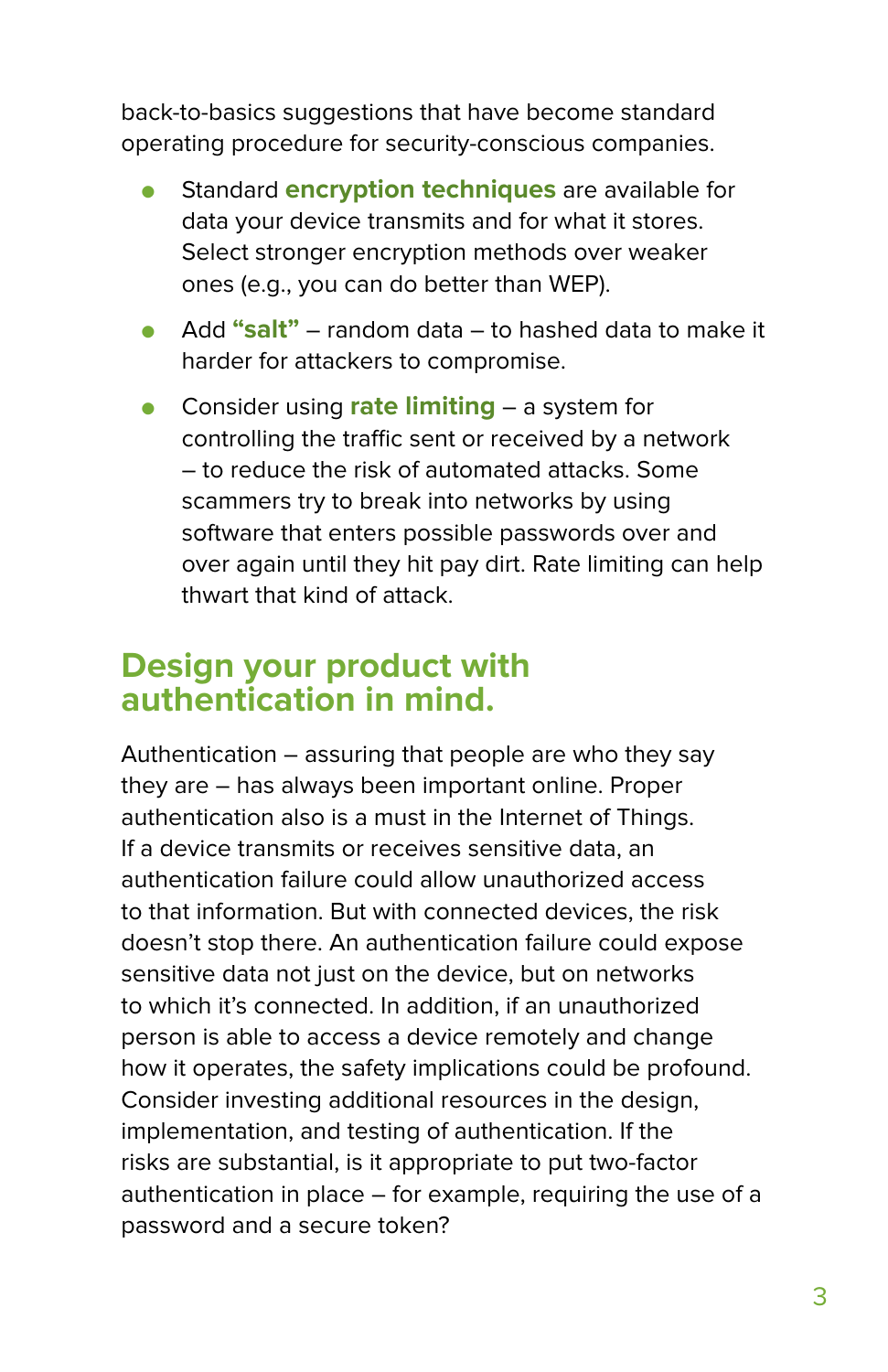#### **Protect the interfaces between your product and other devices or services.**

Just as burglars look for unlocked doors, hackers case networks for security soft spots. Even the strongest dead bolt offers no security if the windows are left open. Of course, you've considered all the ways consumers will access your products, but have you thought about whether those entry points might be misused by attackers? A security weakness at the point where a service communicates with your device could give scammers a foothold into your network. That's why each of those interfaces needs to be secured. One example is the interface between a mobile device and the cloud. Here are two particular web-based threats to guard against: cross-site scripting (XSS) attacks, where malicious scripts are injected into otherwise trusted websites, and crosssite request forgery (CSRF) attacks, where unauthorized commands are sent from a user the website trusts. Fuzzing – a testing method that sends a device or system unexpected input data to detect possible defects – is a good approach. Consider using manual and automated tools to test interfaces. A simple online search will yield some helpful ones. Just be sure they're from groups you know to be trustworthy.

#### **Consider how to limit permissions.**

When consumers use your product, chances are you'll need access to certain data to make it work as advertised. But given the risk if an interface is compromised, it's wise to be wary of accessing information you don't really need. Experts call it the principle of least privilege – crafting permissions to limit access to the level that will allow for normal functioning. Savvy businesses take time to think through the implications of those choices to strike the balance in a way that promotes utility and security.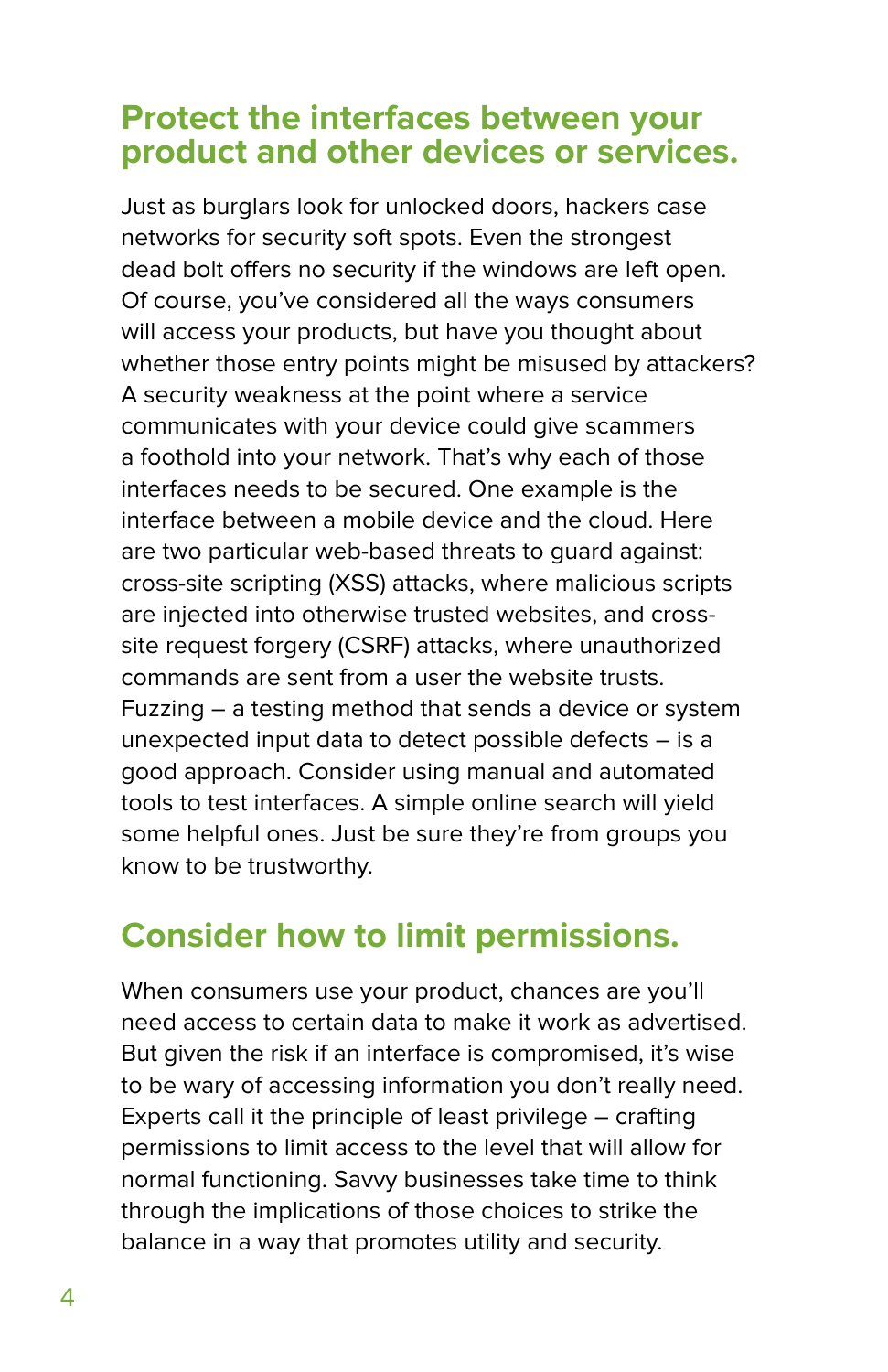#### **Take advantage of readily available security tools.**

There's a tool out there for most basic security testing tasks – network scanning for open ports, reverse engineering of programming code or decompiling, checking password strength, and even scanning for known vulnerabilities. Many of these tools are free, and some of them work automatically. Of course, using them can't guarantee security, but they're important – and cost-effective – parts of a comprehensive program.

#### **Test the security measures before launching your product.**

Of course, you're eager to get to market, but make sure your product is ready for prime time. And don't just evaluate the in-the-box item. Try it out in scenarios that replicate how consumers will use the product in the real world – for example, with optional features. Are your security precautions working in those foreseeable situations? Have you closed back doors through which hackers could access information or gain control of the device? If you've turned security measures off during testing, be sure to switch them back on before going live.

#### **Select the secure choice as your default setting.**

Choose safer options as your default settings. That offers out-of-the box protection for users new to the technology, but gives experts the alternative to make the selections that best suit their needs.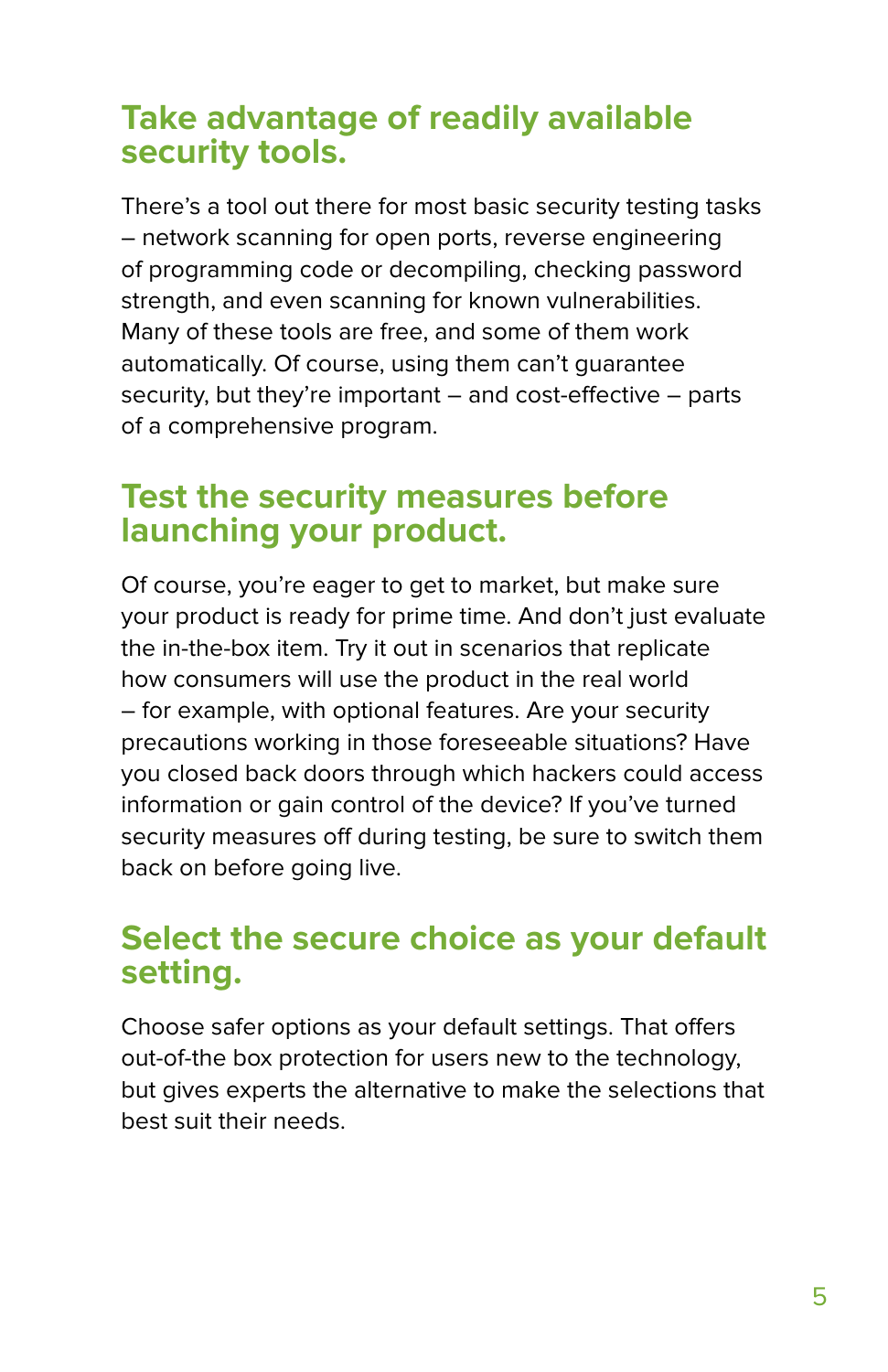#### **Use your initial communications with customers to educate them about the safest use of your product.**

Developers aim for a plug-and-play experience for buyers. That's great, but take advantage of just-in-time opportunities to educate consumers about making sensible security choices. For example, the initial registration email you send to new customers offers a timely opportunity to showcase your security features and explain how customers can use them most effectively.

#### **Establish an effective approach for updating your security procedures.**

If you're going to play in the Internet of Things arena, security can't be a one-and-done proposition. Your company may already conduct security evaluations every so often. That's an important step, but also re-evaluate your security practices as the environment changes – for example, when you deploy new technology, bring on additional service providers, or introduce new products. Other key considerations:

● How will you provide **updates for products** that are already out there? Will you offer them for free? Will updates happen automatically? It's wise to implement a belt-and-suspenders approach to reach as many of your users as possible. For example, if you need to get important security information to consumers, send a message to everyone who registered their product, contact people who signed up for news and updates, and put a prominent notice on your website. Some companies use on-the-product alerts – say, a small LED light – that cues users to visit the website for more information.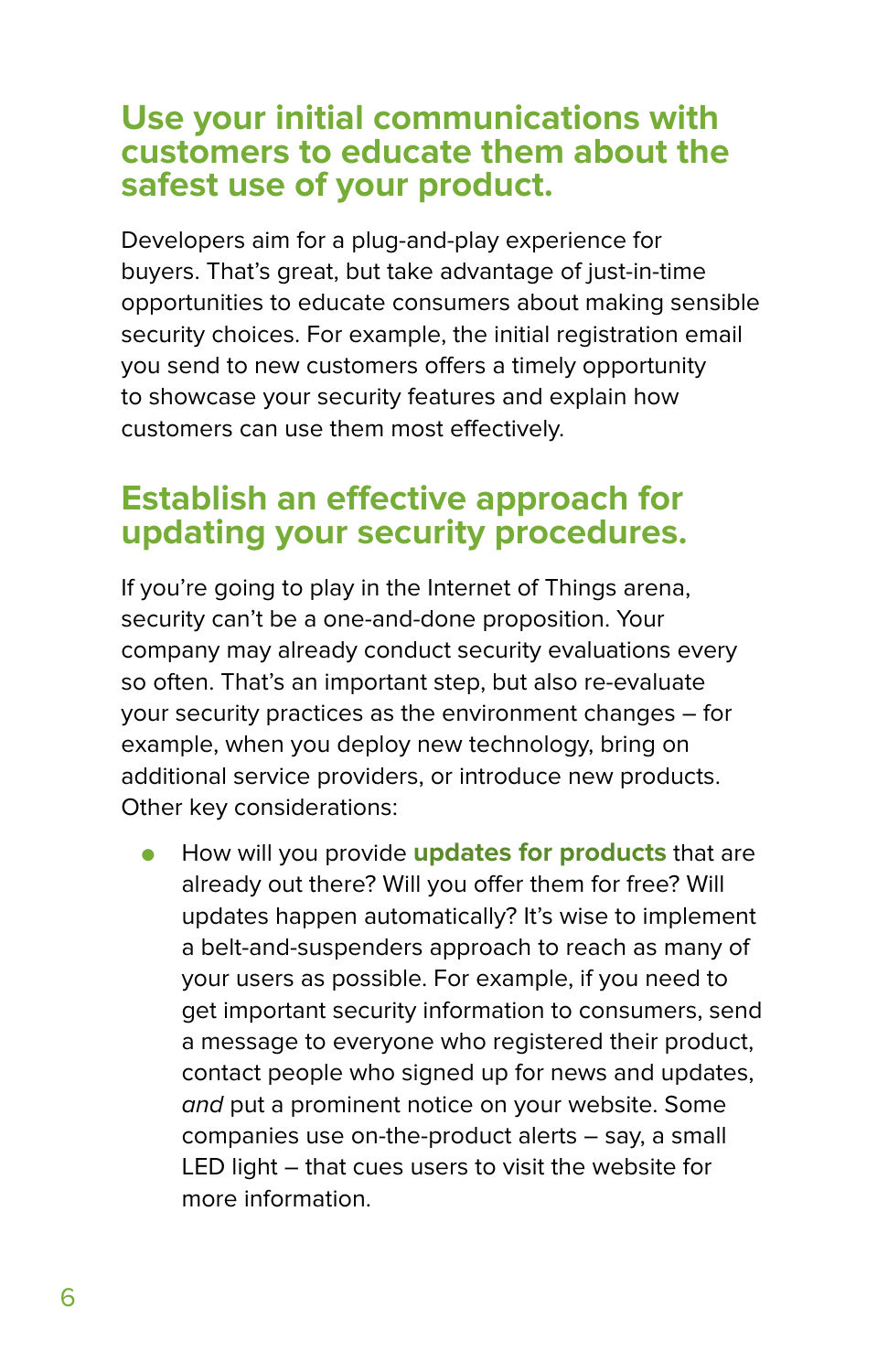- Even if your company has moved on to the Next Big Thing, consider your obligations to customers who bought **earlier versions** of your product. How long will you offer security updates and patches?
- If the nature of the product makes updates unfeasible, consider how you'll respond if a significant **security flaw** is identified. How will you contact people to tell them about the problem? Product registration is one solution, but let's face it: Some consumers don't register products out of privacy considerations or concerns that information will be used for marketing. Forward-thinking companies prominently explain up front to consumers why it may be important to contact them in the future with critical security information.

#### **Keep your ear to the ground.**

Security is a dynamic process, and one advantage is the cross-talk that goes on among tech experts, researchers, and your customers. Some recent law enforcement actions have cited companies' failure to follow up when credible sources warned them about security vulnerabilities in their products. That's why it's wise to take advantage of the wealth of expertise that's already out there and listen to what people are saying about your products and the technologies you use. What else can you do?

- Stay on top of the latest threats by signing up for **email updates or RSS feeds** from trusted security sources.
- Mark your calendar to check **free databases of vulnerabilities** identified by vendors and security researchers regularly – for example, the [National](http://nvd.nist.gov/)  [Vulnerability Database](http://nvd.nist.gov/). In particular, check for vulnerabilities in third-party components that are integrated into your products.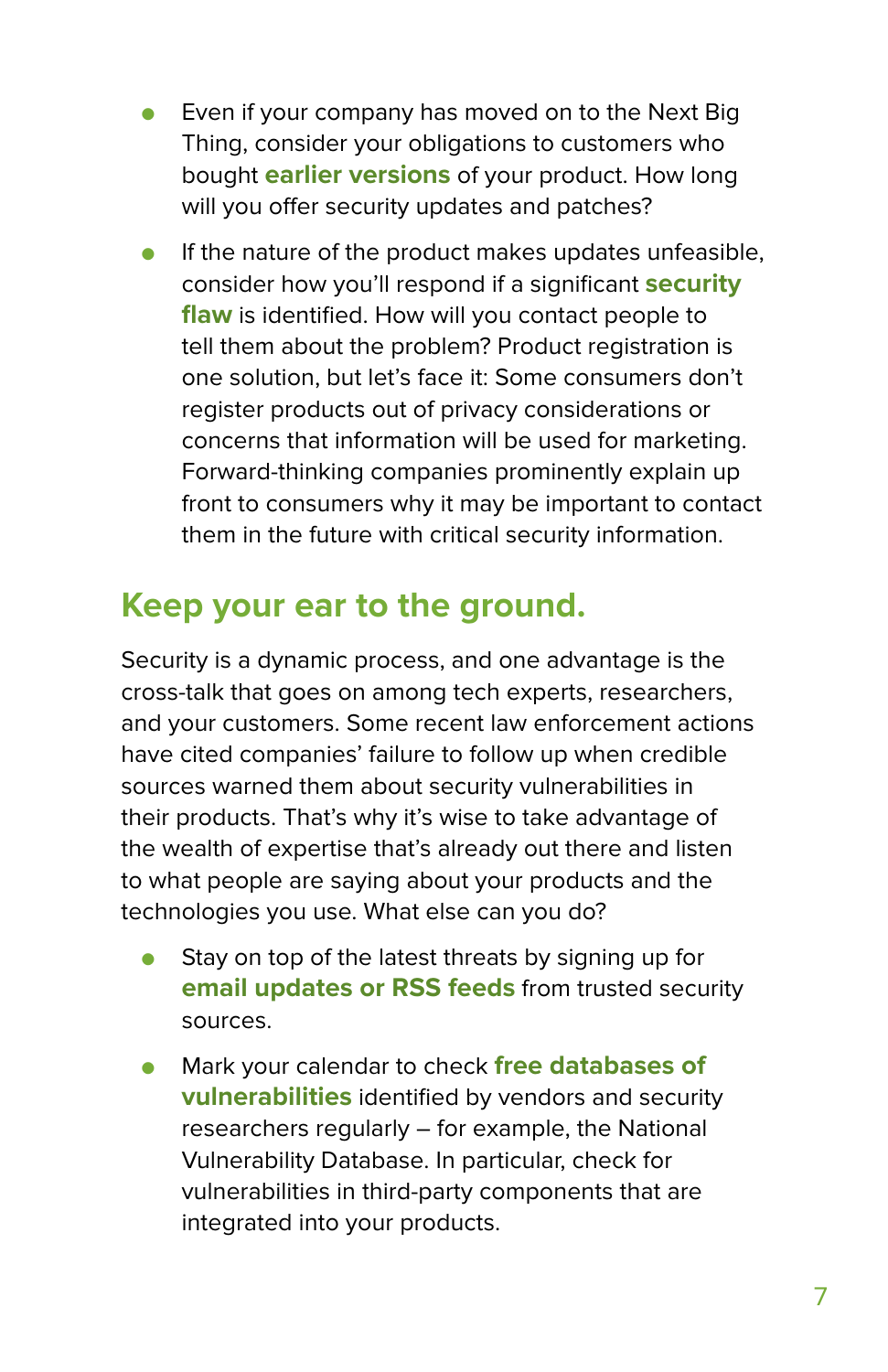- **Maintain a channel where security researchers or consumers can reach you** about a risk they've discovered in one of your products. Rather than relying on a routine "contact us" link that sends an automated reply, consider a hotline approach like an easy-to-find email box on your website that you monitor regularly. Serious inquiries related to the security of your products should generate serious responses.
- One method some companies have adopted: **bug bounty programs** that offer rewards – perhaps free products or cash – to people who identify significant security vulnerabilities in their products.

#### **Innovate how you communicate.**

You're ready to introduce a first-of-its-kind product. Don't hamper your chance for success by talking to consumers like it's 1999. Experienced marketers know that when you're explaining security or privacy options, dense blocks of fine print, complicated legal or technical jargon, and hard-to-find hyperlinks don't communicate information effectively. What's more, the next generation of products may not even have a screen. Now is the time for companies to put their creative talents to work to meet the communications challenges posed by the Internet of Things. Here are some methods to consider:

- Use a **set-up wizard** to walk consumers through the process of implementing security features.
- Build in a **dashboard** or profile management portal to make it easier for consumers to find the security settings for your device, configure them, and change them later.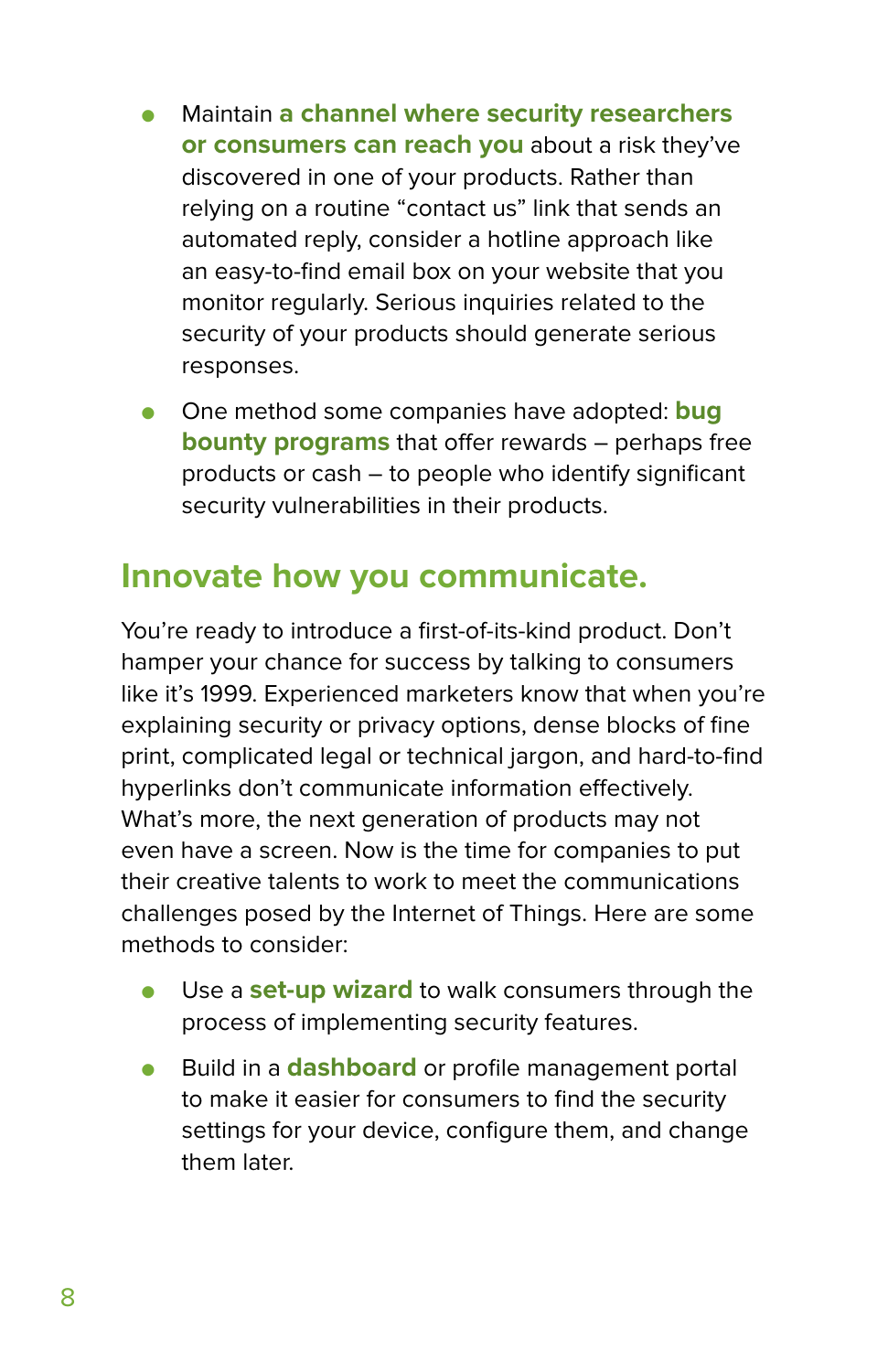- Let consumers set up "out of band" **communication channels.** For example, design your device so people can choose to get important information via email or texts.
- Use icons, lights, or other methods to **signal** when an update is available or when the device is connected to the Internet.

#### **Let prospective customers know what you're doing to secure consumer information.**

Right now, many companies still think of security as primarily defensive – behind-the-scenes precautions to help prevent the what-ifs. But the Internet of Things offers entrepreneurs an opportunity to showcase the steps they're taking to keep information safe. The likely winners in the burgeoning Internet of Things marketplace are companies that out-innovate the competition both on the effectiveness **and** security of their products.

#### **One final note**

Of course, it's important to keep tabs on the latest developments in security, but developers also should consider how long-standing consumer protection principles apply to the Internet of Things. When making objective claims about your product, do you have appropriate proof to support what you say? Are your billing practices transparent? Are you honoring the promises you've made to consumers about their privacy? The FTC has free compliance resources at **business.ftc.gov**.